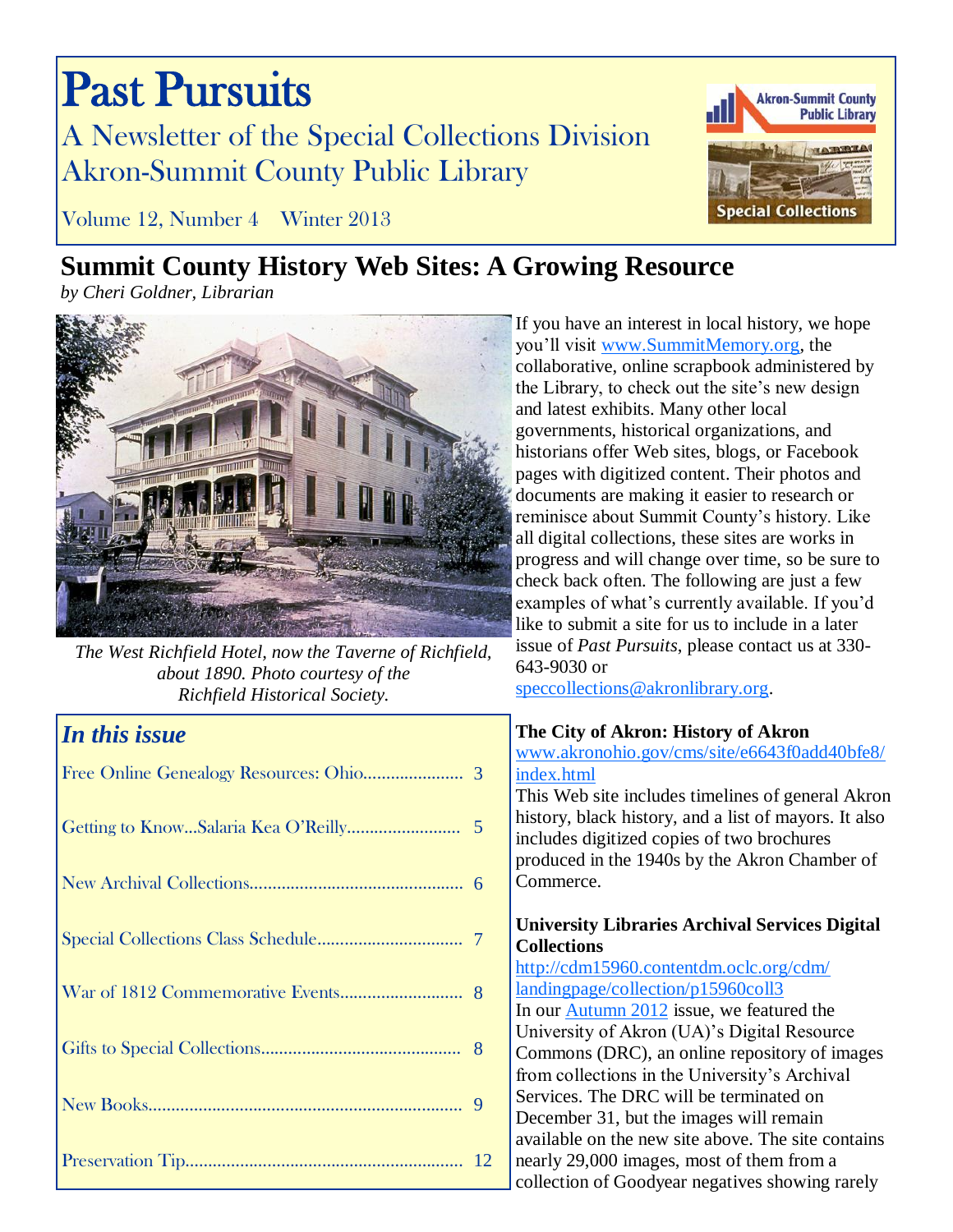seen images of factory work, company events, and a wide variety of rubber projects and lighter-than-air flight. Also included are images from the papers of African American photographer, publisher, and businessman Opie Evans and more than 400 photographs of the University of Akron. The site uses the same software that we use for Summit Memory (CONTENTdm) and functions very similarly.

#### **Akron Women's History**

#### [http://blogs.uakron.edu/womenshistory](http://blogs.uakron.edu/womenshistory/)

Produced by the Women's History Project of the Akron Area (WHP), which recently merged with the Summit County Historical Society, this site is maintained by the University of Akron. It documents the many contributions that women have made and continue to make to the Akron area. Photographs are still being uploaded to the new blog format, but biographies are available. Users may search for a woman's name or use the links provided to browse biographies by time period.

#### **The History of Akron & Summit County**

#### [www.akronhistory.org](http://www.akronhistory.org/)

This site collects, preserves, and digitizes various media in order to present the history of Summit County. The site is maintained by author and local history buff Jeri Holland with the assistance of Rodney Johnson and Michael Cohill. The site is organized into categories such as Architecture, Businesses, Citizens, and Crimes & Disasters, with links to pages on specific topics. Many of these include historic photographs. The group also has a Facebook page ([www.facebook.com/akronhistory\)](https://www.facebook.com/akronhistory) where Johnson posts historic photographs and information. His "Where am I at?" series posts images from historic sites within the county and asks fans of the page to identify them.

#### **[Cuyahoga Falls Historical Society](http://cuyahogafallshistory.com/)**

#### [http://cuyahogafallshistory.com](http://cuyahogafallshistory.com/)

The Cuyahoga Falls Historical Society partners with Jeri Holland on this site, which is in blog format. Use the "Navigate History" drop-down menu to find photos and narratives on specific topics including Businesses & Buildings, Citizens & Families, and Parks.



#### **Green Historical Society**

#### [http://www.greenhistoricalsociety.com](http://www.greenhistoricalsociety.com/)

The "Our Archive" link at the top of the page leads to pages on a variety of topics, including Green's five hamlets, early settlers, historic homes, and local landmarks. The site includes numerous postcards, maps, and photographs in slideshow format. There is a section on the Evangelical Movement and Greensburg Seminary, and the Local History References section includes transcribed lists of original land patent holders. Be sure to try both clicking on and hovering over the "Our Archive" link, as each action provides different options.

#### **Boston Township**

#### [www.bostontownship.org/history.phtml](http://www.bostontownship.org/history.phtml)

The History section of Boston Township's Web site includes articles on topics such as Boston Park, Township Hall, roads and cemeteries, a list of trustees and clerks since 1811, summaries of township minutes since 1811, and a listing of warrants (checks) prepared by clerks from 1917 through 1951. The site also includes a Community History Project to which people can contribute by loaning old photographs or documents for scanning. To contribute, contact Trustee Randy Bergdorf, who is also director of the Peninsula Library and [Historical Society](http://www.peninsulalibrary.org/) and author of many of the articles on the Boston Township site.

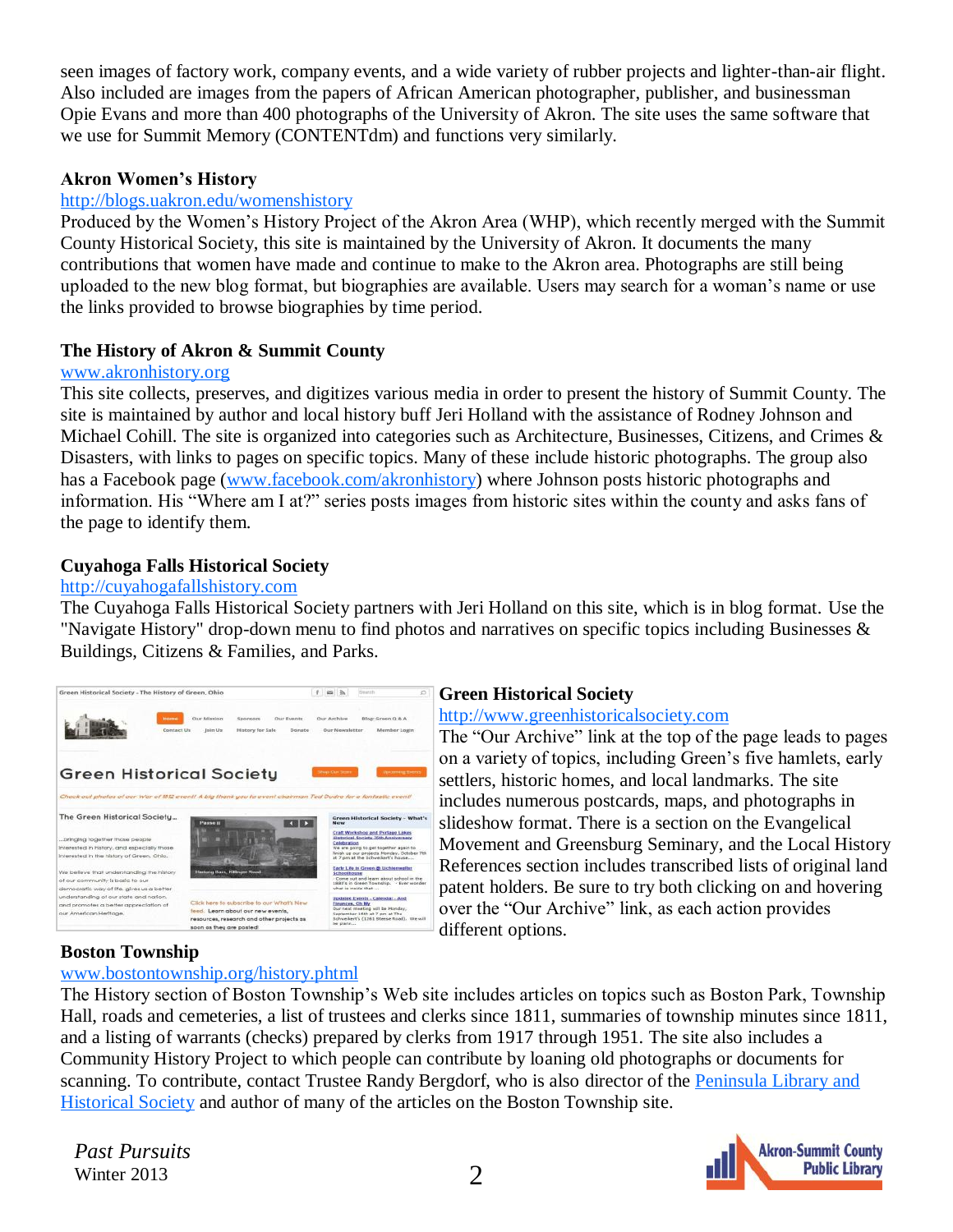#### <span id="page-2-0"></span>**Richfield Historical Society**

#### [www.richfieldohiohistoricalsociety.org](http://www.richfieldohiohistoricalsociety.org/page/page/5511719.htm)

The "Photo Gallery" link leads users to the Society's Flickr account, which includes more than 1,200 historic photographs of century homes, citizens, schools, and more. Click on the "Sets" tab in Flickr to view the photographs by these categories. The site also includes pages about a driving tour of Underground Railroad locations and early Richfield history.

#### **Historical Society of Olde Northfield**

#### [www.hson.info](http://www.hson.info/)

This site includes a chronology of significant events and lists of local veterans, including photographs. There are also scanned newspaper articles, books and pamphlets, information on early settlers and local residents of note, and several Nordonia Hills community slide shows.

#### **Bath Township**

#### [www.bathtownship.org/History/Township%20History%20Web%202.htm](http://www.bathtownship.org/History/Township%20History%20Web%202.htm)

Bath Township's History page provides an overview of the township's history as well as links to a transcript of remarks made by trustees during a celebration of the township's 175th anniversary in 1993. There is also a list of township officials, a timeline through 1970, and a history of roads and transportation.

## **Free Online Genealogy Resources: Ohio**

*by Iris Bolar, Librarian*

*This is the first in a series of articles covering free online genealogy resources for states commonly researched in Special Collections.*

Free online resources for Ohio genealogical research can be found both at the county and state levels. Because county-level Internet resources around Ohio are too plentiful to cover here, this article will focus on multi-county resources for researching Ohio ancestors.

#### **FamilySearch** [\(https://familysearch.org\)](https://familysearch.org/)

We cannot discuss free online genealogical resources without mentioning the collections of FamilySearch. Some of the most commonly used Ohio records on this site are the digitized Ohio death [certificates for December 1908-1953.](https://familysearch.org/search/collection/1307272) Special Collections also maintains this collection on microfilm. Other [Ohio collections](https://familysearch.org/search/collection/list#page=1&countryId=43), such as county marriage and naturalization records, are on FamilySearch. Significant for Summit County researchers are admittance and



*County Map of Ohio, Augustus Mitchell, 1864*

employment cards for Edwin Shaw Hospital through the database Ohio, Summit County, Coroner Inquests, [Hospital and Cemetery Records, 1882-1947.](https://familysearch.org/search/collection/1985540)

#### **Ohio Genealogical Society** ([www.ogs.org\)](http://www.ogs.org)

The Ohio Genealogical Society (OGS) has several free online Civil War tools to help you with research. Its [Ohio Civil War Genealogy Center Database Set](http://www.ogs.org/cwc/search_allfreecwc.php) includes name and subject indexes to *Ohio Civil War Genealogy Journal*, available in Special Collections. Names of Civil War soldiers from Ohio units, a roster of the Society of Civil War Families of Ohio*,* and Confederate burials at Camp Chase Cemetery in Columbus are included. The database set may be searched as a whole or individually. Another military database through OGS is the [Ohio Revolutionary War Veterans Index.](http://www.ogs.org/research/search_revwarvets.php) The index is a work in progress, but it currently contains

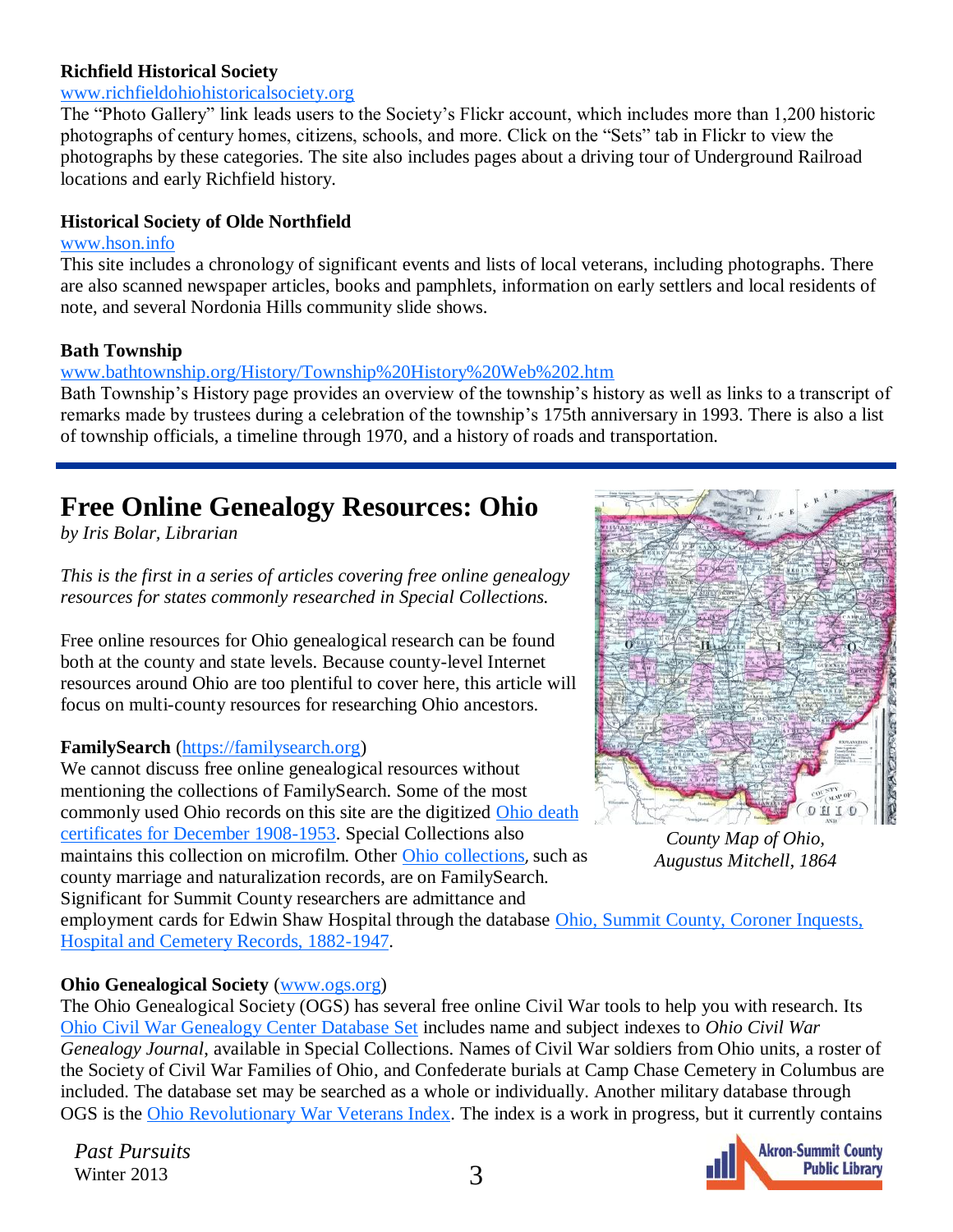8,220 Revolutionary War veterans who lived in Ohio or who may have been buried in Ohio. On the civilian side, OGS provides access to the [Ohio Divorce Index.](http://www.ogs.org/research/search_ohdivorces.php) Though not complete, the index includes 1,492,894 entries between 1962 and 1996. Several Ohio lineage society rosters and other databases are freely available through OGS.

#### **Ohio Historical Society** ([www.ohiohistory.org\)](http://www.ohiohistory.org)

[Ohio Memory](http://www.ohiomemory.org/#ad-image-0) is a joint project of the Ohio Historical Society (OHS) and the State Library of Ohio. It is an online collection of photographs, images of objects, and documents contributed by libraries, archives, and historical societies. Explore by collection name, subject, place, or contributing institution and narrow results

by format. There is also a link to a collection of digitized Ohio newspapers. [The African American](http://dbs.ohiohistory.org/africanam/index.stm)  [Experience in Ohio, 1850-1920](http://dbs.ohiohistory.org/africanam/index.stm) is a digital collection that provides access to photographs, manuscripts, newspapers, and other items. [The War](http://ww2.ohiohistory.org/resource/database/rosters.html)  [of 1812 Roster of Ohio Soldiers](http://ww2.ohiohistory.org/resource/database/rosters.html) is a database that has been transcribed from the Adjutant General's official roster and links to page images. OHS also provides access to the [Boys and Girls Industrial](http://ww2.ohiohistory.org/resource/database/industrial/)  [Schools d](http://ww2.ohiohistory.org/resource/database/industrial/)atabase, which indexes the case records of youth sent to "reform school." Currently, it consists of admission records for the Girls Industrial School from 1869 to 1943 and admission records for the Boys Industrial School from 1858 to 1944. Search by name to bring up a list of matching results. Click on the "Help" link for information



about the records and instructions for ordering copies.

#### **Other free Ohio resources**

- The [Ohio Obituary Index](http://index.rbhayes.org/hayes/index/) of the Rutherford B. Hayes Presidential Center indexes obituaries from 60 partner institutions, including Akron-Summit County Public Library. There are over two million obituaries indexed in the database with more added daily. Instructions for ordering obituaries and contact information for the participating institutions are included in entries.
- [OhioCivilWar.org](http://www.ohiocivilwar.org/) is an archive of contributed information on Ohio's Civil War servicemen. You can search or browse the site's categories.
- The Ohio Chapter, United States Daughters of 1812 has created the [Index to Grave Records of Servicemen](http://www.ohiodaughters1812.org/ohio1812/graveindex/default.php)  [of the War of 1812, State of Ohio.](http://www.ohiodaughters1812.org/ohio1812/graveindex/default.php) It currently contains about 9,500 names. The records include name, birth year and state, death year, cemetery name, and county. There are links to more details for each person—at least rank and company—and sometimes headstone photos are included. You can search by name or view listings by cemetery or county.
- An index to the admissions applications of the Ohio Soldiers  $\&$  Sailors Orphans Home is available on the Greene County Public Library Web site. Over 3,500 applications from 1877-1919 are indexed.

#### **Tips for locating free county-level online resources**

- Check [Ohio Genealogical Society Chapter Web sites.](http://www.ogs.org/chapters/index.php)
- Look at genealogy and local history sections of Ohio library Web sites.
- Look for research tools on local historical society Web sites.
- Check the sites that libraries and genealogy organizations list as links. You may find additional local genealogy resources.

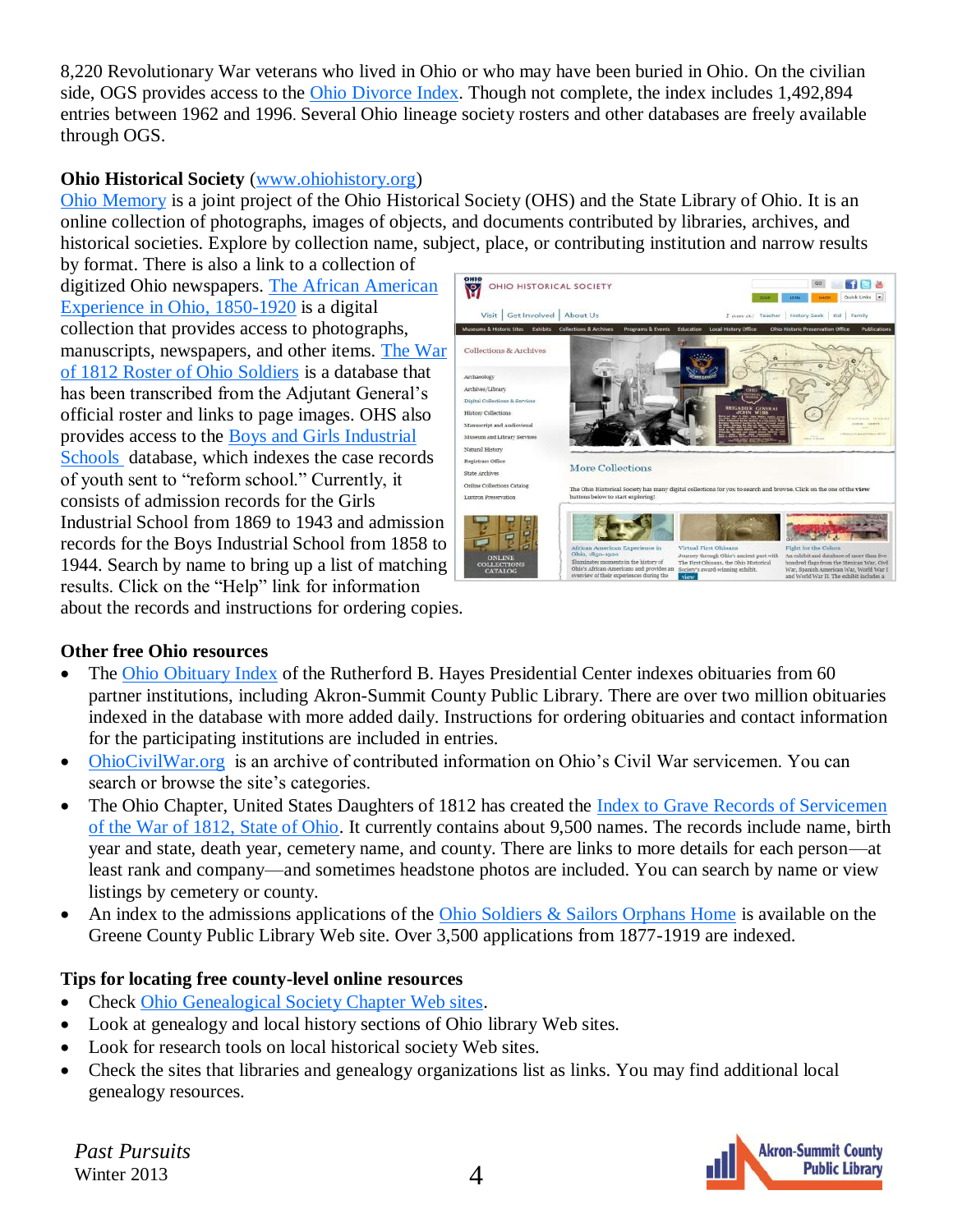## <span id="page-4-0"></span>**Getting to Know… Salaria Kea O'Reilly**

*by Judy James, Division Manager*

As a black girl growing up in Akron in the 1920s, young Salaria Kea encountered numerous obstacles and racial prejudice. A bright student who loved sports, she was unable to play on Central High's basketball team because of her race. At the urging of her brothers, the Akron School Board agreed to transfer her to West High where she was permitted to play for the basketball and tennis teams. When she was denied entrance to the nursing program at People's Hospital in 1931, she remained undeterred. At the encouragement of local black physician Dr. Bedford Riddle, she applied to the Harlem School of Nursing and was accepted.

Following her graduation in 1934, she was employed by Harlem Hospital and worked to eliminate discriminatory practices and conditions there. Her activism continued with her work to gather medical supplies for Ethiopia following Italy's raid in 1935-36. When Mussolini moved into Spain, Salaria volunteered with the Medical Bureau to Aid Spanish Democracy, also known as the Abraham Lincoln Brigade. This American volunteer unit



*Salaria Kea. Photo courtesy of the Abraham Lincoln Brigade Archives, photo #13, box 02, f. #9.* 

consisted of 2,800 men and women who served to help fight fascism during the Spanish Civil War. Salaria was the only black nurse who served with this unit. One day, while walking along the side of a road in Lerida, Spain, Salaria was captured by German forces and held prisoner for more than seven months. Her pamphlet *A Negro Nurse in Republican Spain* describes how she was held in an underground cell, brought up only occasionally to witness the execution of civilians. Rescued by a monk, she escaped in the middle of the night.

Salaria met her husband Pat O'Reilly during her time in Spain. An Irishman, Pat also served as a freedomfighting volunteer for the International Brigade. Despite their mutual attraction, they agreed that a relationship would be a distraction from their important work. After two months, Pat posed a question. "Would you let the reactionaries take away the only thing a poor man deserved, and that thing is his right to marry the one he loved and believed loved him?" With these words, he convinced Salaria to marry him. Very soon after their wedding in 1937, Pat left to serve through the end of World War II. They were not reunited for seven years.

Following the Spanish Civil War, Salaria returned to the United States where she worked as a nursing instructor. When World War II broke out she tried to enlist, but was again turned down due to her race. After President Roosevelt lifted this ban, she was drafted and served at a hospital in France. At the close of the war, Salaria and Pat settled in New York. She worked as a nurse in Harlem, and he was employed by the New York City Transit Authority as a railroad engineer. Although Salaria loved children, their only child died at the age of six weeks. In 1973, the couple moved to Akron where two of her brothers and their families lived. They lived quietly and modestly until Pat died in 1987. Salaria followed in 1990.

To learn more about Salaria and to read her pamphlet, visit the **Abraham Lincoln Brigade Archives**.

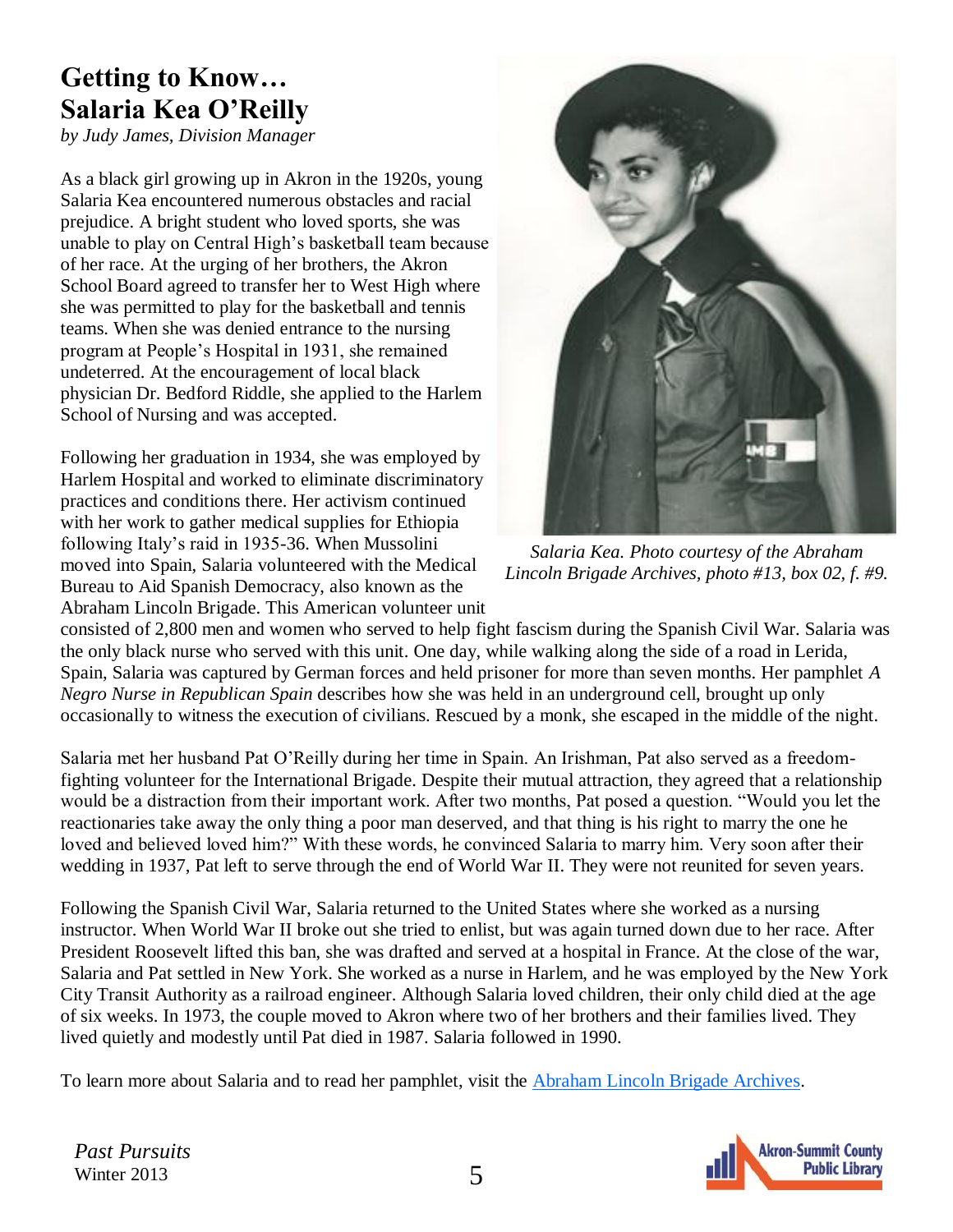## <span id="page-5-0"></span>**New Archival Collections**

*by Mary Plazo, Librarian, and Rebecca Larson-Troyer, Librarian*



*Mildred and Doris Cauffield, about 1902.*

#### **The Cauffield Family Collection**

The Special Collections Division has received a unique collection of photographs and items related to the Cauffield family of Summit County.

The collection includes portraits of Dr. Edwin James Cauffield and his parents, Thomas and Catharine Milliken Cauffield, who were of Irish origin. Dr. Cauffield was a prominent physician in Akron from 1897 into the 1940s. Before moving his practice to Akron he owned a practice in Middlefield, Ohio. While in Akron he met Mildred Grace Wetmore, whom he married in November 1898. Mildred was the only daughter of Henry Wallace Wetmore, a prominent Akron businessman, and Rachel Ruckel Wetmore.

Dr. Cauffield was the Supreme Medical Director of an early insurance cooperative, the Chevaliers. He and his wife had three children, Doris, Margaret, and Edwin, who followed in his father's footsteps and became a physician in Akron.

The collection contains a photo of Dr. Cauffield with his brothers Samuel, John, and Burt. There is also a photo of Mildred Cauffield and Rachel Wetmore in front of their three-story Italianate mansion at 518 (later 250) West Market Street, probably taken in 1879. This lovely home was torn

down and is now the location of the Akron Family Restaurant. Another item in the collection is a photo of a family reunion at the home of Dr. and Mrs. Cauffield at 81 Mayfield Avenue. A copy of the wedding announcement of Margaret Cauffield and Donald VanBuskirk and photos of their daughter, Joyce, are also included. Joyce and her brother Joel were born in 1933 and 1934 in Akron.

We would like to give special thanks to Jennifer Cauffield for this wonderful collection. The collection is ongoing and there will be additional items added very soon.

#### **The Sherwood Kessell Collection**

The Sherwood Kessell Collection includes over 300 historic postcards, as well as materials pertaining to the Mayflower Hotel and Lakeside Park. The postcards, which depict numerous sites and vistas of the Portage Lakes area, have been digitized and added to [Summit Memory.](http://www.summitmemory.org/) They offer unique views, many of which were not previously available online. This collection was generously donated by Sherwood "Woody" Kessell.

#### **Summit County Fiscal Office Records**

The Summit County Historical Society (SCHS) has recently acquired several historic record books of the Summit County Fiscal Office. Among these books, covering the late 1800s and early 1900s, are records pertaining to Summit County school districts, road and bridge improvement projects, City of Akron disbursements, and county disbursements and bonds. As part of the SCHS archival collection, these new acquisitions are housed in Special Collections.



*Ledger books of Summit County Fiscal Office records.*

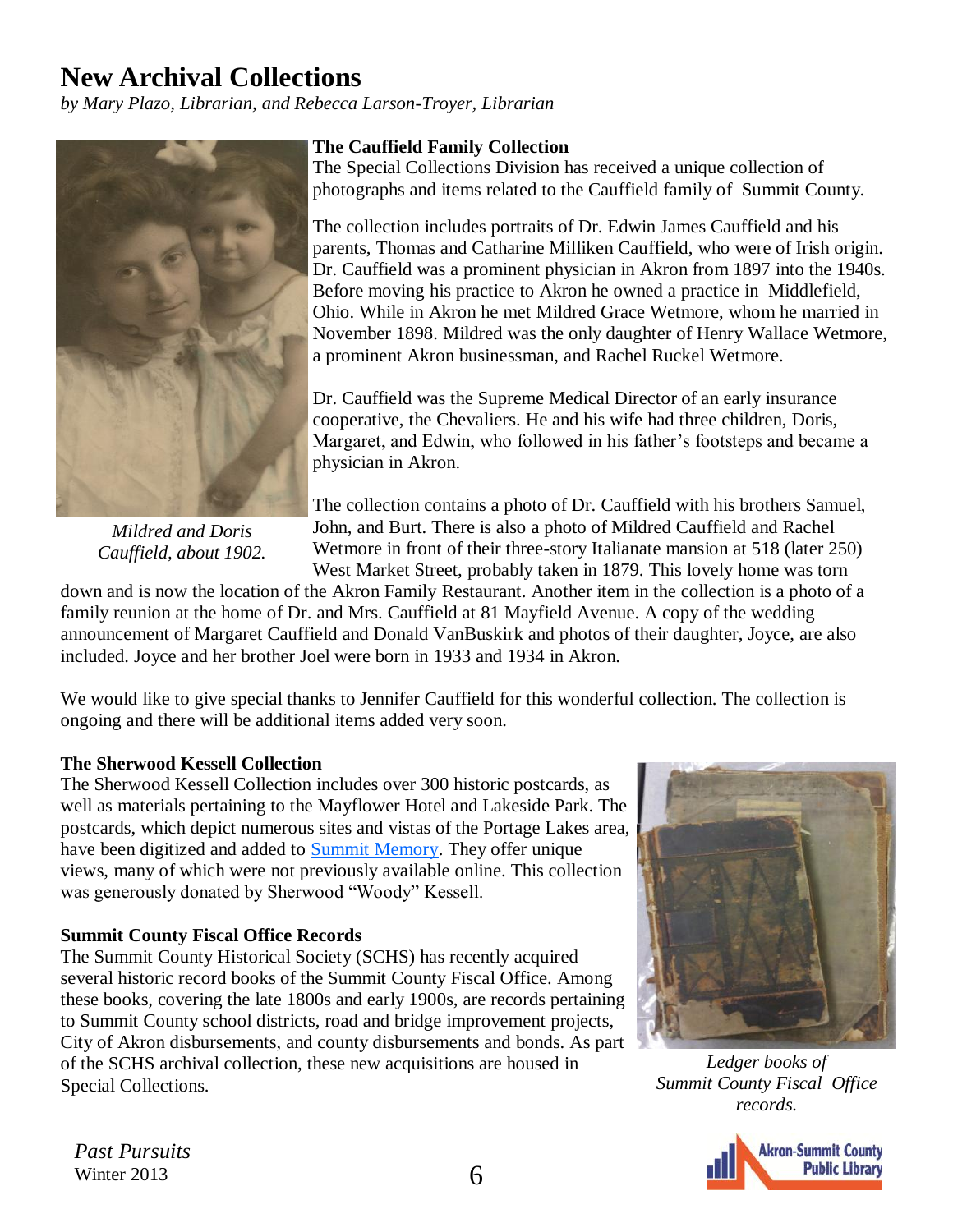## <span id="page-6-0"></span>**Special Collections Main Library Class Schedule**

For more information and to register, contact us at 330-643-9030 or [speccollections@akronlibrary.org.](mailto:speccollections@akronlibrary.org) Classes are also held at Library branches. To see the most current branch schedule, visit [http://sc.akronlibrary.org/classes-events/.](http://sc.akronlibrary.org/classes-events/)



#### **Getting Started in Family History**

Are you interested in discovering your family's history or tracing your genealogy? The Special Collections Division is pleased to offer orientation sessions for new family historians. Each session will include an overview of the resources available at the Akron-Summit County Public Library, suggestions for getting started and tips for organizing your research.

Saturday, January 4, 10 am-noon: Main Library, Meeting Room 2AB Saturday, March 15, 10 am-noon: Main Library, Meeting Room 2AB

#### **Branching Out: U.S. Vital Records and Obituaries**

In this class, participants will learn the types of information and sources encountered **RRIAGE** WECORD, in this class, participants with compare to the working with United States vital (birth, marriage and death) records and obituaries. Basic search strategies for finding

these records in both online and traditional sources will also be discussed. Because this class will use Internet resources, basic computer skills are recommended.

Saturday, January 18, 10 am-noon: Main Library, Meeting Room 2AB Saturday, March 29, 10 am-noon: Main Library, Meeting Room 2AB

|                                               |                        |                                     | <b>Exception EX #1</b>                  |        |                                 |                                         |
|-----------------------------------------------|------------------------|-------------------------------------|-----------------------------------------|--------|---------------------------------|-----------------------------------------|
| <b>FRIDAY</b><br>m                            | teams                  |                                     |                                         |        | $\overline{a}$                  |                                         |
|                                               |                        |                                     |                                         | ı<br>s |                                 |                                         |
| ×<br>٠<br>$-11$<br>н<br><b>SHARLIN</b><br>210 | <b>GO</b><br>ŵ<br>THER | <b>Side</b><br><b>SOL</b><br>٠<br>٠ | ALC: NO<br><b><i>Chicagona data</i></b> |        | 44<br>÷ö.                       | 1/4                                     |
|                                               | Tee 4<br>فنفذ          | 8060<br>Casa                        | نغما<br><b>Northeast</b>                |        | in<br>Weissland                 | Bur<br><b>Side of</b><br><b>Marchet</b> |
|                                               | tire                   |                                     | <b>Finci</b>                            |        | <b><i><u>SAMAN</u></i></b><br>m | $\cdots$                                |
| ú<br>м                                        |                        |                                     |                                         |        | ÷                               | <b>COLOR</b><br>n.<br><b>STATE</b>      |
|                                               | 18<br>$10 + 4$         |                                     |                                         |        |                                 | 3430                                    |

#### **Finding Your Family in the U.S. Census**

United States census records are valuable resources when you are researching your genealogy. Join us to learn more about using these records in your family research and how to effectively search the census using the databases Ancestry Library Edition and Heritage Quest. As the emphasis will be on using electronic resources, basic computer skills are recommended.

Saturday, February 1, 10 am-noon: Main Library, Computer Lab 2



#### **Internet Genealogy**

There are an overwhelming number of Web sites for genealogy research. This class will provide tips for locating online resources for family history research and allow participants some class time to explore Web sites. The focus will be on finding free online genealogy resources with brief introductions to the library's genealogy databases. **This class will not cover searching Ancestry Library Edition as there is a separate class for this resource.**

Saturday, February 15, 10 am-noon: Main Library, Computer Lab 2

#### **Using Ancestry in Your Genealogy Research**



With more than 8,000 databases and 200 billion images, Ancestry is the premier online genealogy resource–and it's available to you for free within any ASCPL location. This class will introduce you to the many features of Ancestry Library Edition and show you how to do efficient and effective searches. Because electronic resources are used, basic

computer skills are recommended. Saturday, March 1, 10 am-noon: Main Library, Computer Lab 2

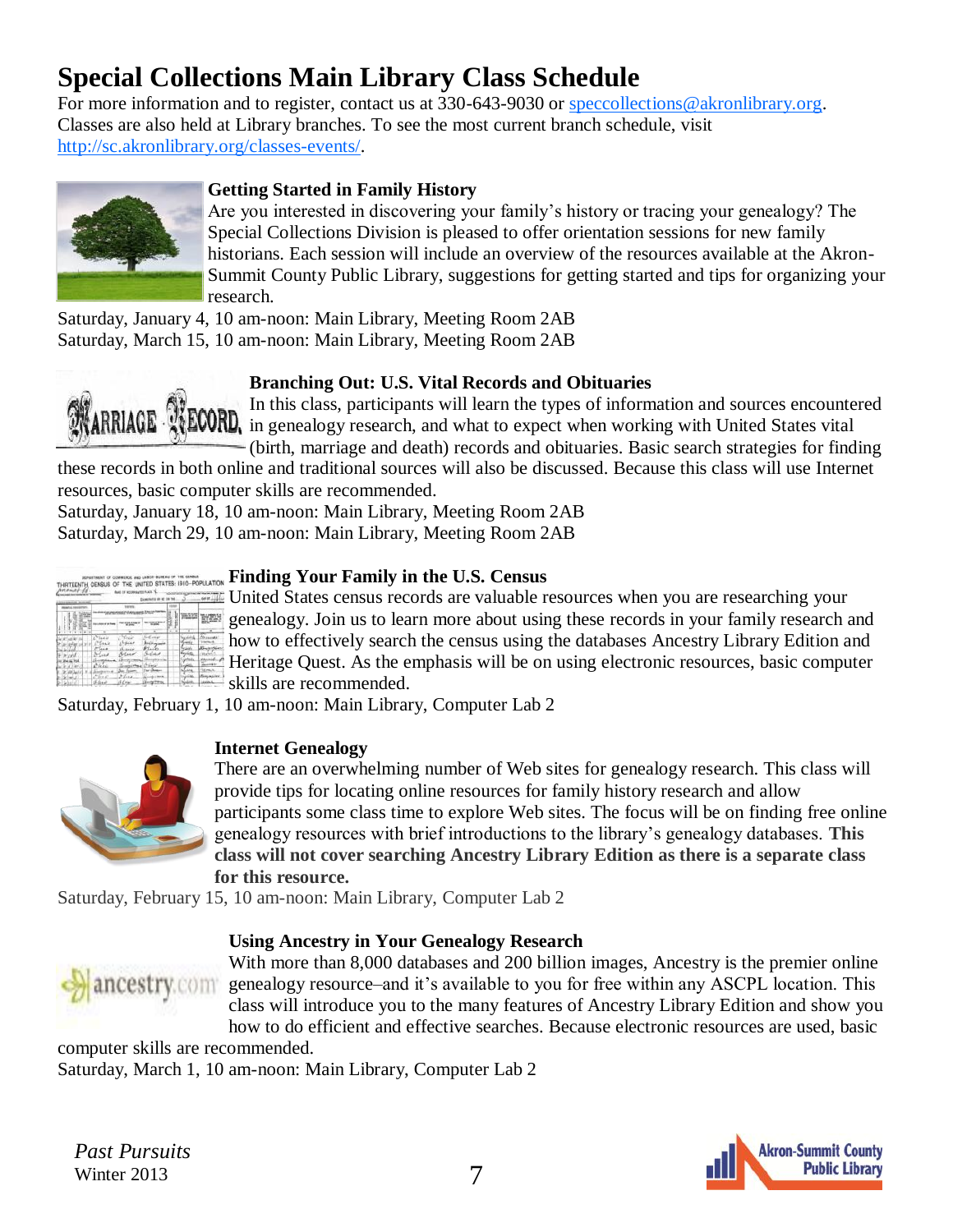## <span id="page-7-0"></span>**War of 1812 Commemorative Events**

Although 2012 marked the 200th anniversary of the commencement of the War of 1812, the war did not end until 1815. Communities throughout Ohio continue to commemorate this conflict with ceremonies and remembrances. For more information about events taking place in our state, visit the Ohio War of 1812 Bicentennial Commission at [http://warof1812.ohio.gov.](http://warof1812.ohio.gov) For information about local events and projects, visit the William Wetmore Chapter Daughters of 1812 site at [http://sharonmyers1.tripod.com.](http://sharonmyers1.tripod.com)

#### **The National Anthem and the Star Spangled Flag Bicentennial**

Presented by Sharon Myers, William Wetmore Chapter, Daughters of 1812 Tuesday, January 14, 7 pm Tallmadge Historical Society 12 Tallmadge Circle, Tallmadge

#### **The National Anthem and the Star Spangled Flag Bicentennial**

Presented by Sharon Myers, William Wetmore Chapter, Daughters of 1812 Wednesday, January 22, 7 pm Cuyahoga Falls Library 2015 Third St., Cuyahoga Falls

#### **Heroines of the War of 1812**

Presented by Sharon Myers, William Wetmore Chapter, Daughters of 1812 Wednesday, February 5, 7 pm Highland Square Branch Library 807 West Market St., Akron

#### **Fort Meigs and Fort Stephenson**

Presented by Sharon Myers, William Wetmore Chapter, Daughters of 1812 Wednesday, February 19, 7 pm Highland Square Branch Library 807 West Market St., Akron



## **We would like to thank the following for their generous donations:**

Barbara Clark for *Ohio State History of the Daughters of the American Revolution.*

Colorado Railroad Museum for 36 photographs of the Akron & Barberton Belt Railroad.

Dorothy Conant for the Soap Box Derby slide collection of James Conant.

Cuyahoga Falls Historical Society for various Akron photographs.

Cuyahoga Portage Chapter Daughters of the American Revolution for *Scott Family Records; Allen Family Records; Massey Genealogy Addendum; Whetstone Family; History of Harford County, Maryland; Early Harford Countians; Laurens County, South Carolina Deeds, 1785-1793; and New York in the American Revolution* in memory of Catherine Elizabeth Ebbert Macey and Catherine Elizabeth Macey.

David McCann for commemorative booklets from the June 2013 Cornerstone Celebration of Holy Trinity Lutheran Church.

Barbara Nagy for *From Kukullodombo to Akron: the Story of Alex Nancy's Family* by Barbara A. Nagy.

Ed O'Neil for DVD of historical footage of the dedication of St. Thomas Hospital and the O'Neil Family.

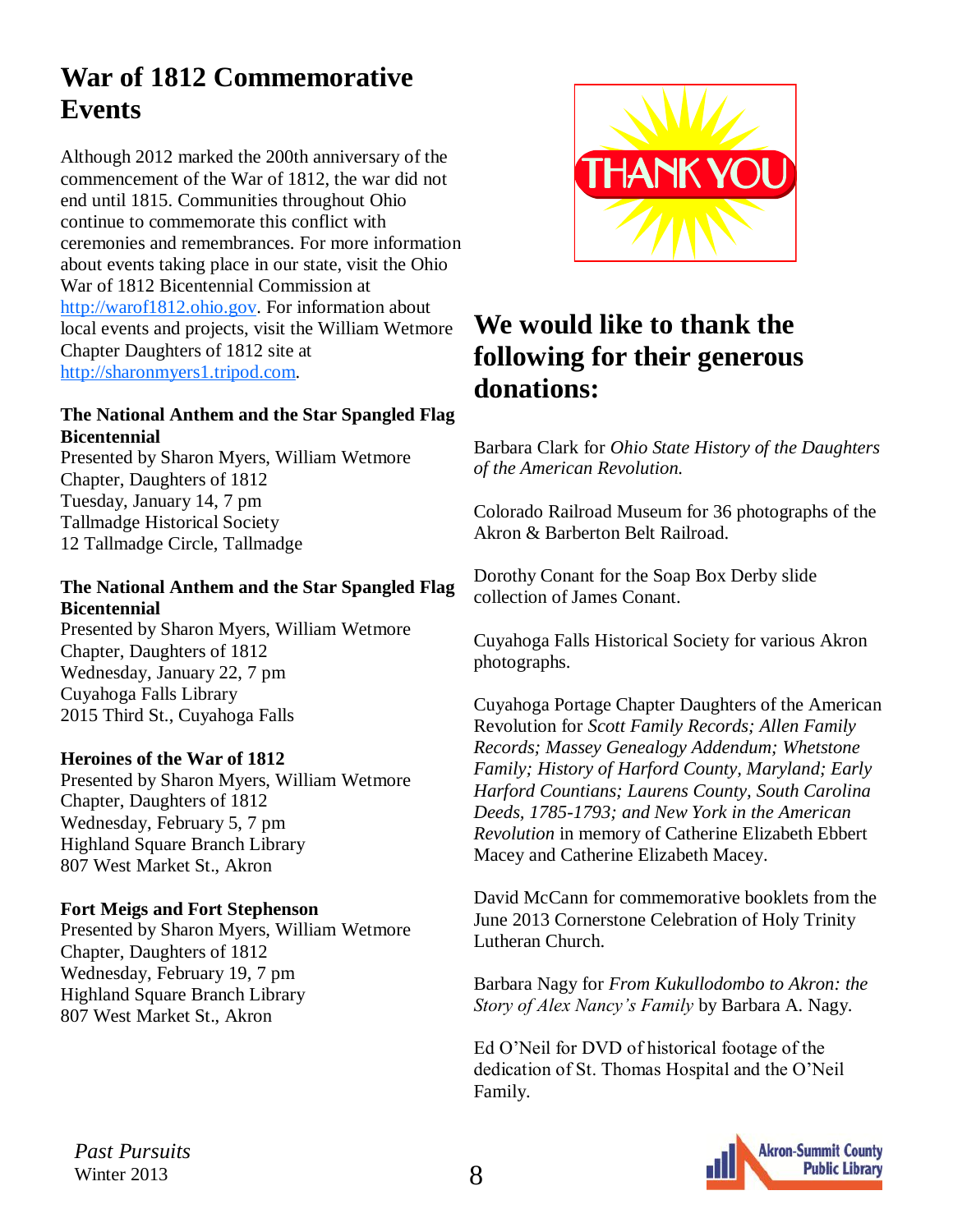<span id="page-8-0"></span>Michael J. Patti for photographs of Ellet High School Concordia Cemetery [Lake County] and Windemere Elementary School.

Cheryl Sadler for 1938 Central High School newsletter *The Ink Spot.*

Summit County Chapter Ohio Genealogical Society for *Pioneer Folks in Medina County, Ohio, volumes 1-4* in memory of Ruth Renton, Elizabeth Ramey, Clair Alexander, Jr. and Ann Noyes Alexander.

## **New Books**

### **Alabama**

Marriage Records of Bibb County, 1820-1860 Marriage Records of Greene County, 1823-1860 Marriage Records of Marengo County, 1818-1860 Unionists in the Heart of Dixie: 1st Alabama Cavalry, **USV** 

### **Connecticut**

Geographic dictionary of Connecticut and Rhode Island

**Delaware**

It happened in Delaware

## **District of Columbia**

Maps of the District of Columbia and City of Washington…

## **Illinois**

Assumption BVM Church, 25th anniversary book, 1928 [Cook County] Elim Lutheran Church, 1885-1900 [Cook County] An English translation from chapters two and three from De byuggde jrnvgsvagnar… [Cook County] Old Blue Island Cemetery, 1867-1935 [Cook County] Prairie pioneers of Illinois

Van Vlissingen School, 1893-1999 [Cook County]

## **Indiana**

Allen County Genealogical Society: Surname volume (vols. 3-6)

Auburn Presbyterian Church [DeKalb County] Calumet Township small cemeteries [Lake County] Commissions discharges enlist "A" [Steuben County]

Concordia Lutheran Cemetery [Allen County] DeKalb County Home, 1856-2000 DeKalb County pioneer settlers, 1837-1850 Eagle Creek Township cemeteries [Lake County] Elmwood Cemetery [Lake County] Enrollment of soldiers…in the state of Indiana, 1886 and 1894 Evergreen Cemetery [Lake County] Fern Oaks Cemetery [Lake County] 50 years ago our hometown veterans were in the news [DeKalb County] First United Methodist Church [DeKalb County] Gazetteer and complete directory of Steuben County, 1897 Hanover Township cemeteries [Lake County] Hobart Township Cemetery [Lake County] Index of wills located at the DeKalb County Courthouse: 1848-July 2004 Index to Lake County naturalization records, 1854 to 1932 Index to veterans' records as recorded, DeKalb County La Porte commitments to benevolent, educational and reformatory… Naturalization records: Declaration of intentions [LaPorte County] Naturalization records: Second papers [LaPorte County] Newspaper abstracts from "The Hoosier State": Newport, Vermillion County North Township small cemeteries [Lake County] Oak Hill Cemetery [Lake County] Pleasant Chapel Church of the Brethren [DeKalb County] Portage Township school records, Porter County, 1895-1920 The record of B.J. Crosswaite Post No. 150, G.A.R. Department of Indiana… [Steuben County] Ridgelawn-Mount Mercy Cemetery [Lake County] Spencerville Methodist Church [DeKalb County] Veterans' record cards for veterans of DeKalb County… Wittenberg Evangelical Lutheran Church, 1843-1938 [DeKalb County]

### **Maine**

#### An alphabetical index of Revolutionary pensioners living in Maine

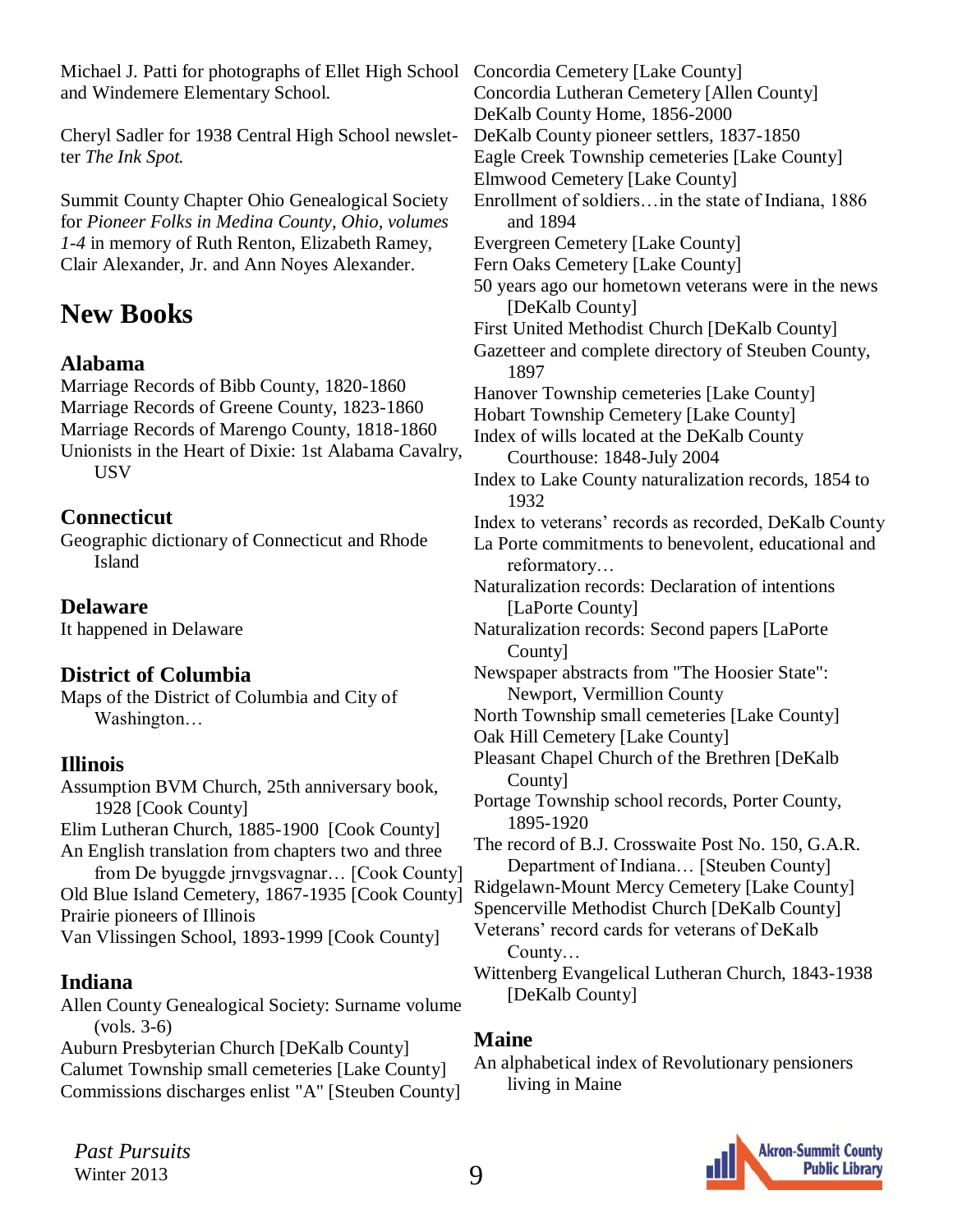## **Maryland**

Annals of Annapolis Anne Arundel gentry Baltimore County trader and ordinary licenses, 1830-1832 Early Harford countians History of Harford County, from 1608 to the close of the War of 1812 Records of the First Reformed Church of Baltimore Society of Colonial Wars in the state of Maryland Tombstone inscriptions of Holy Rosary Church Cemetery, Baltimore County White Maryland runaways, 1720-1762

## **Massachusetts**

Bradford's history of Plimouth plantation Geographic dictionary of Massachusetts

## **Michigan**

Surname index: including keys and clues to kith, kin and cousins

## **Mississippi**

Hinds County marriage records and will book Our links to the past: 1883-1996 cemetery records for Neshoba County

## **New Jersey**

Geographic dictionary of New Jersey History of the Oranges in Essex County, from 1666 to 1806

## **New York**

Allegany to Appomattox: The life and letters of Private William Whitlock History of Lewis County, 1880-1965 Marriages and deaths reported in The Fishkill Standard, 1874-1877 [Dutchess County] Reminiscences of Syracuse The wills of Suffolk County on Long Island

## **North Carolina**

Abstract of wills, Buncombe County, 1792-1904 Buncombe County female marriage index, A-Z Buncombe County male marriage index, A-Z Burying grounds, graveyards and cemeteries of Buncombe County, NC Graham County delayed birth records

*Past Pursuits* Winter 2013

Graham County marriage records, 1911-1940 Abstracts of Henderson County estate records, 1838-1900 A history of Buncombe County Macon County delayed birth records Swain County death records, 1913-1930

## **Ohio**

Records of Copley Township Cemetery, Summit County, Ohio Early folks obits: Medina County, 1880-1892 Green: Our heritage, our home Italians of Stark County Legendary locals of Hamilton [Butler County] New official street atlas of Akron, Summit **County** Ohio: A history of the Buckeye State Ohio and the War of 1812 Preble County Rave reviews: The first 125 years of Tuesday Musical Stow sesquicentennial: October, 1954 Virginia survey, 1861 [Highland County]

## **Pennsylvania**

A beautifully solemn scene: The Lewisburg cemetery [Union County] Cumberland County divorces, 1789-1860 Early Friends families of Upper Bucks Revolutionary patriots of Lancaster County, 1775-1783

## **South Carolina**

Abstracts of Laurens County deeds, 1785-1793

### **Tennessee**

Alphabetical index to Hardeman County deed books, A-Z The burned deed index, 1852-1861, Bedford County Cemetery records of Bedford County Grainger County apprenticeship records, 1797-1873 History of Tennessee: from the earliest time to the present…Grainger County Maury County history Memphis, Shelby County the early years… 1820-1850 Warren County marriages, 1900-1950 Wilson County deeds, marriages and wills, 1800-1902

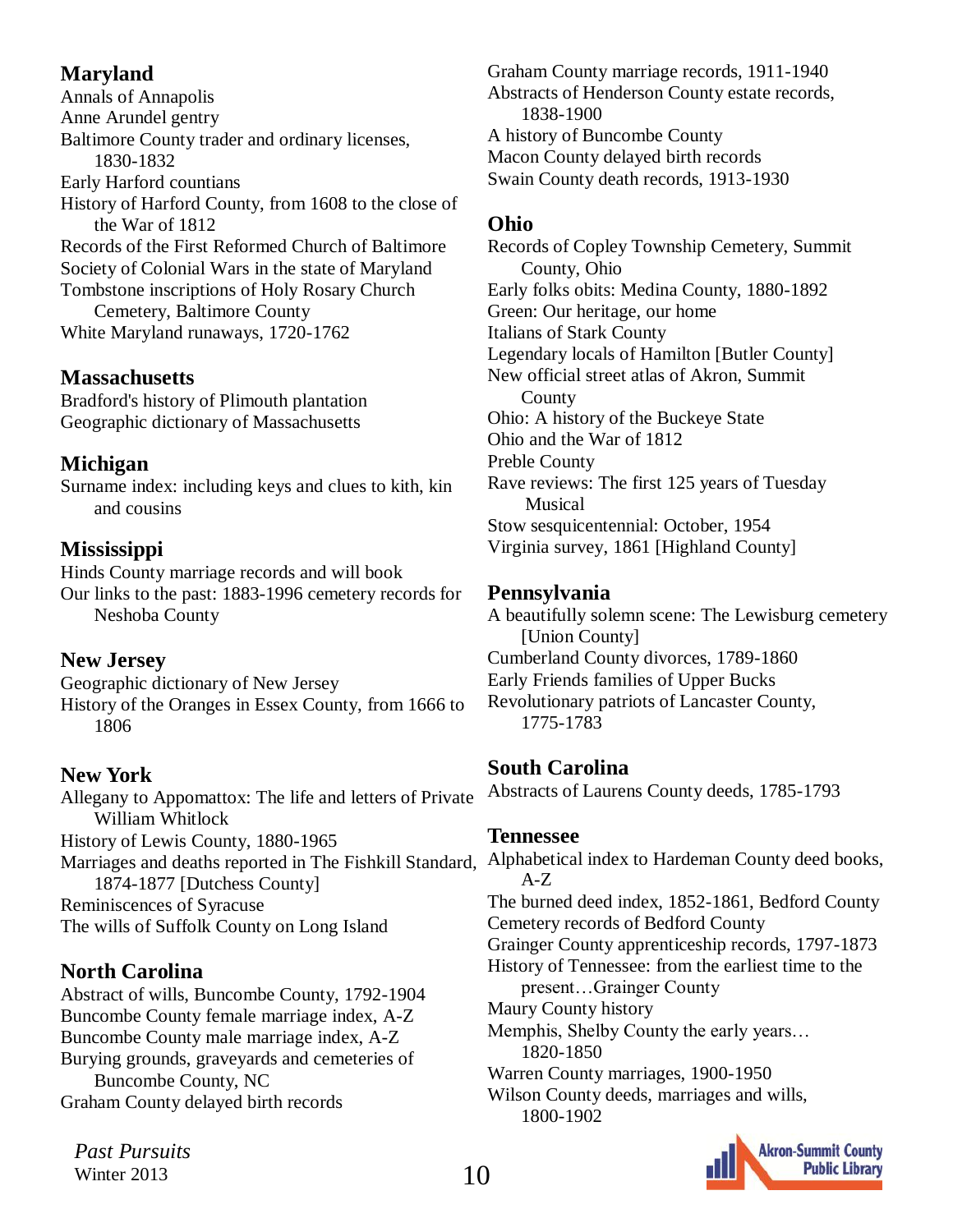### **Virginia**

Butcher's Fork, American Legion, Skeen's Ridge and Back Valley cemeteries of Wise County Cemeteries of Coeburn and Banner [Wise County] Grayson County marriage register, 1793-1850 Laurel Grove cemetery [Wise County] Marriages of Washington County, 1781-1853 Powell Valley Memorial Gardens [Wise County] Riverview Cemetery, East Stone Gap [Wise County] Russell County marriage register Scott County birth records, 1874-1895 Scott County death records Washington County marriages, 1891-1902 Washington County selected death records The Wise County death register, 1856-1894 Wise County marriages Wythe County marriages, 1881-1890

### **Military**

The 115th New York in the Civil War Civil War genealogy research The Confederate mail carrier Connecticut Yankees at Antietam "Fire cake and water:" Connecticut Infantry at Valley Forge Ohio and the War of 1812: A collection of lists, musters and essays Soldiers of the American Revolution in Illinois Virginia soldiers of 1776 War behind the lines: The Civil War history of the  $115<sup>th</sup>$  Ohio Infantry Regiment "What can't brave Americans endure?": The New Jersey Infantry at Valley Forge

## **Reference**

Advanced genealogy: Research techniques Courthouse research for family historians Dusty books & faded papers: Writing a community history Easy family history, 2nd ed. Family archaeology: Discovering the family skeleton and making it dance The family tree guidebook of Europe Finding your roots: Genealogy and family history Genealogy and history: How to interpret the clues A graveyard preservation primer History, Cuyahoga Portage Chapter, Daughters of the

American Revolution

How to trace your African-American roots Legacy Family Tree unlocked! Mastering genealogical proof Membership records of Seventh Day Baptist churches, New York and Pennsylvania National Society Daughters of Colonial Wars The official unofficial guide to using Legacy Family Tree Old Southwest genealogy research Pedigree of descendants of the colonial clergy Secrets of tracing your ancestors The list of colonial governors prior to 4 July 1776 The surnames handbook

## **Canada**

Dictionary of Americanized French-Canadian names

### **England**

The Jacobite peerage, baronetage, knightage and grants of honour

## **Ireland**

Names of Irish passengers to America, with dates, ports & ship names

- O'Sullivan, the earliest Irish royal family: History and genealogy
- Tartans for the Irish: Suggested tartans for Irish and Ulster Scots names

## **Scotland**

A genealogical gazetteer of Scotland: An alphabetical dictionary of places

## **Family Histories**

An American family: A history from its origins in the Old World to its place in the New World in the early 21st century

## **New England**

New England families: Genealogical and memorial

## **Native Americans**

Delaware trails: Some tribal records, 1842-1907 Native American DNA: False promise of genetic science

## **Wales**

Welsh genealogy

**Akron-Summit County Public Library**